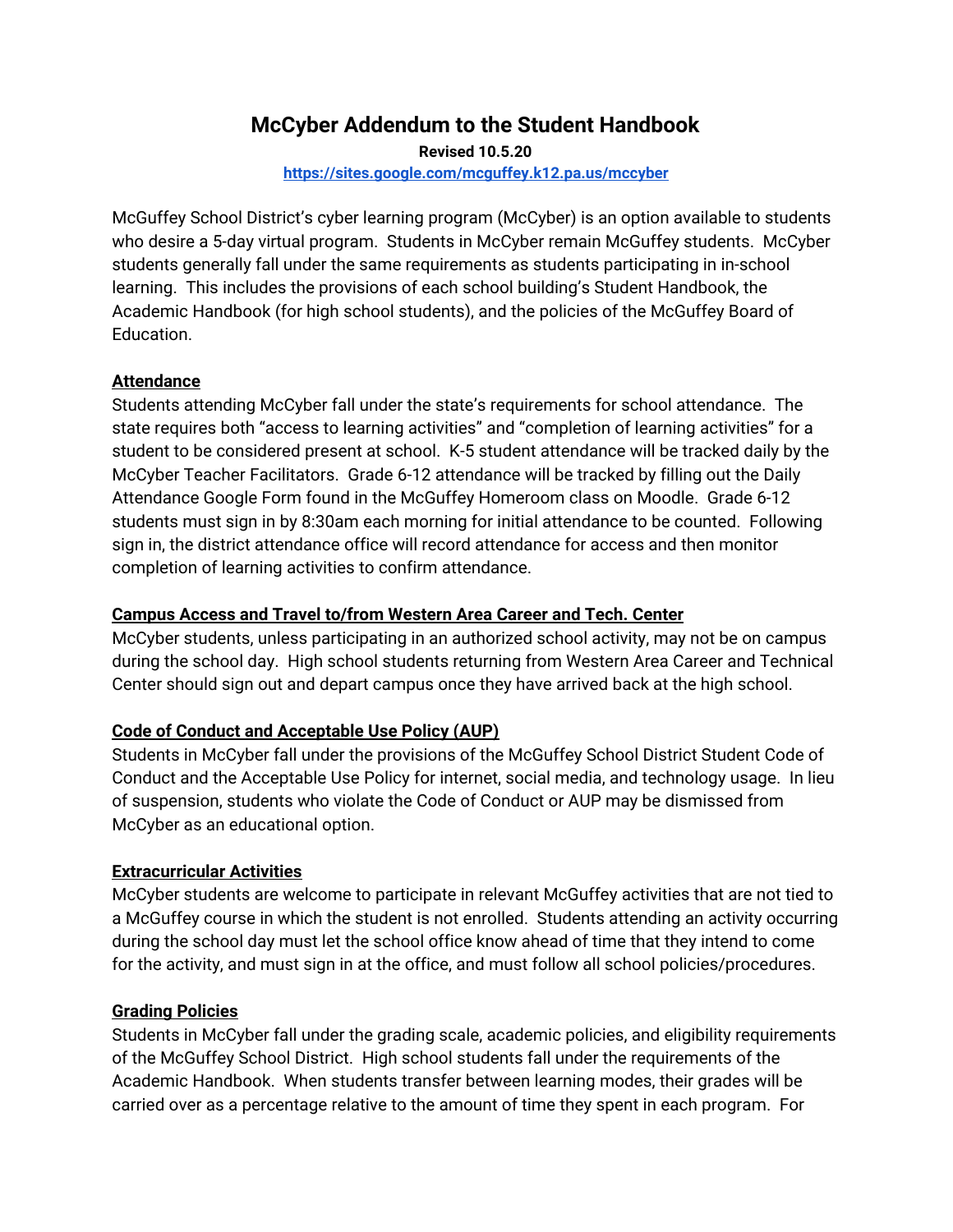example, a student who spends 1 term in McCyber and the rest of the year at school will have their grade calculated as 25% of their McCyber grade and 75% of their in-school grade.

# **Learning Programs**

- For the 2020-2021 school year, students in grades K-5 will participate in McCyber through Lincoln Learning Solutions. The learning platform and gradebook are through Buzz. Parents will also have a "mentor" account set up for them through Pulse/Buzz.
- Students in grades 6-12 will participate through CSI/Fusion, offered through Intermediate Unit 1. The learning platform is Moodle and the gradebook is through Jupiter Ed.
- A small selection of courses will also be taught through McGuffey faculty using Moodle, Google Classroom, and Power School.

## **Special Services (IEPs, 504s)**

Students in McCyber who have an Individualized Education Plan as part of their learning at McGuffey will receive services as part of McCyber. Students will be assigned a faculty member who serves as a Case Manager. Requests for switches between McCyber and in-school learning for these students will take place through the Special Services Department. Students with 504 plans will have those plans adjusted to provide relevant accommodations for an online learning environment.

# **State and Local Assessments**

- **PSSA Testing:** All students are required, by law, to participate in PSSA testing in grades 3, 4, 5, 6, 7, and 8. Students will be required to take all portions of the PSSA at the appropriate school for their grade level (elementary, middle, or high school) and will be notified of the specific testing arrangements closer to the testing window(s).
- **Keystone Testing:** All high school students are required, by law, to participate in Keystone testing for the appropriate courses that they have completed. These courses include Algebra, Biology and Literature (11th grade). Students will be notified of the specific testing arrangements closer to the testing window(s), and testing will take place at the high school.
- In addition to the required state tests, students may also choose to participate in other testing (PSAT, SAT, ACT, etc.) geared toward post-secondary plans. Please refer to the Guidance Department for more details.

# **Technology**

The school district will make every reasonable effort to provide needed technology to students in McCyber, including a district-issued Chromebook, laptop, or tablet, and an internet connection device if needed. Reliable, high-speed internet is necessary for successful participation in McCyber. While the school will work to provide the necessary equipment, there is no guarantee that functioning equipment will always be available. It is a student's responsibility to contact their cyber teachers and the attendance office if they are experiencing an issue that is preventing their online participation each day.